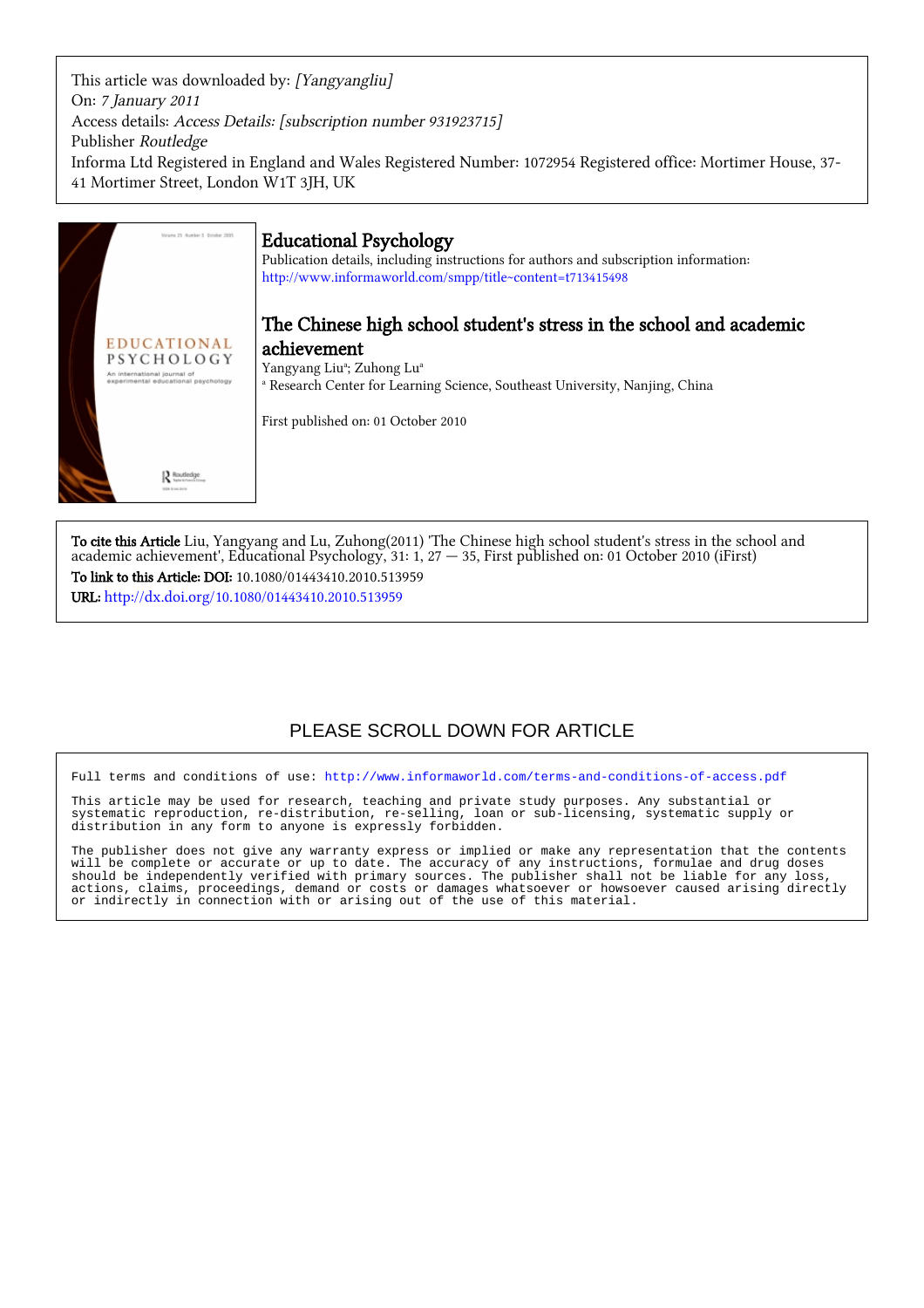## **The Chinese high school student's stress in the school and academic achievement**

Yangyang Liu\* and Zuhong Lu

*Research Center for Learning Science, Southeast University, Nanjing, China* (*Received 17 March 2010; final version received 4 August 2010*)

In a sample of 466 Chinese high school students, we examined the relationships between Chinese high school students' stress in the school and their academic achievements. Regression mixture modelling identified two different classes of the effects of Chinese high school students' stress on their academic achievements. One class contained 87% of the students. In this class, the students' stress negatively predicted their academic achievements. For the other 13% of the students, their stress did not predict their academic achievements. Furthermore, we found that gender did not moderate the relationships between Chinese high school students' stress in the school and their academic achievements.

**Keywords:** academic achievement; Chinese; gender; high school; stress

Over the past decade, researchers on adolescents' stress have become increasingly interested in investigating the effects of adolescents' everyday stressors on their developmental outcomes (Byrne, Davenport, & Mazanov, 2007; Nurmi, 2004; Seiffge-Krenke, Aunola, & Nurmi, 2009). They propose that adolescents are usually faced with mild stressors in their everyday lives and stressors from interpersonal relationships, such as teacher–student relationships and peer relationships, form the majority of their everyday stressors (Seiffge-Krenke et al., 2009). Furthermore, students' poor academic performance, school and leisure conflict, and school attendance are suggested to be some of the causes of their stressful experience in the school settings (Byrne et al., 2007; Kaplan, Liu, & Kaplan, 2005). Moreover, some other stressors during adolescence may possibly stem from home life, concerns about future, financial pressure, emerging adult responsibility and romantic relationships (Byrne et al., 2007; Seiffge-Krenke et al., 2009).

The school as an important context where students spend most of their waking time is consistently emphasised for their developmental outcomes (Brofenbrenner, 1979). In previous research, a growing body of evidence suggests that everyday stressors from the school environment can influence students' adjustment (Kenny, Gallagher, Alvarez-Salvat, & Silsby, 2002), depression (Byrne et al., 2007; Hankin, Mermelstein, & Roesch, 2007) and academic achievements (Kaplan et al., 2005) during adolescence. For the relationships between students' stress and academic achievements, the empirical evidence indicates that interpersonal stress from teacher– student relationships and peer relationships and academic stress are both negatively

<sup>\*</sup>Corresponding author. Email: liuyangyang661@sina.com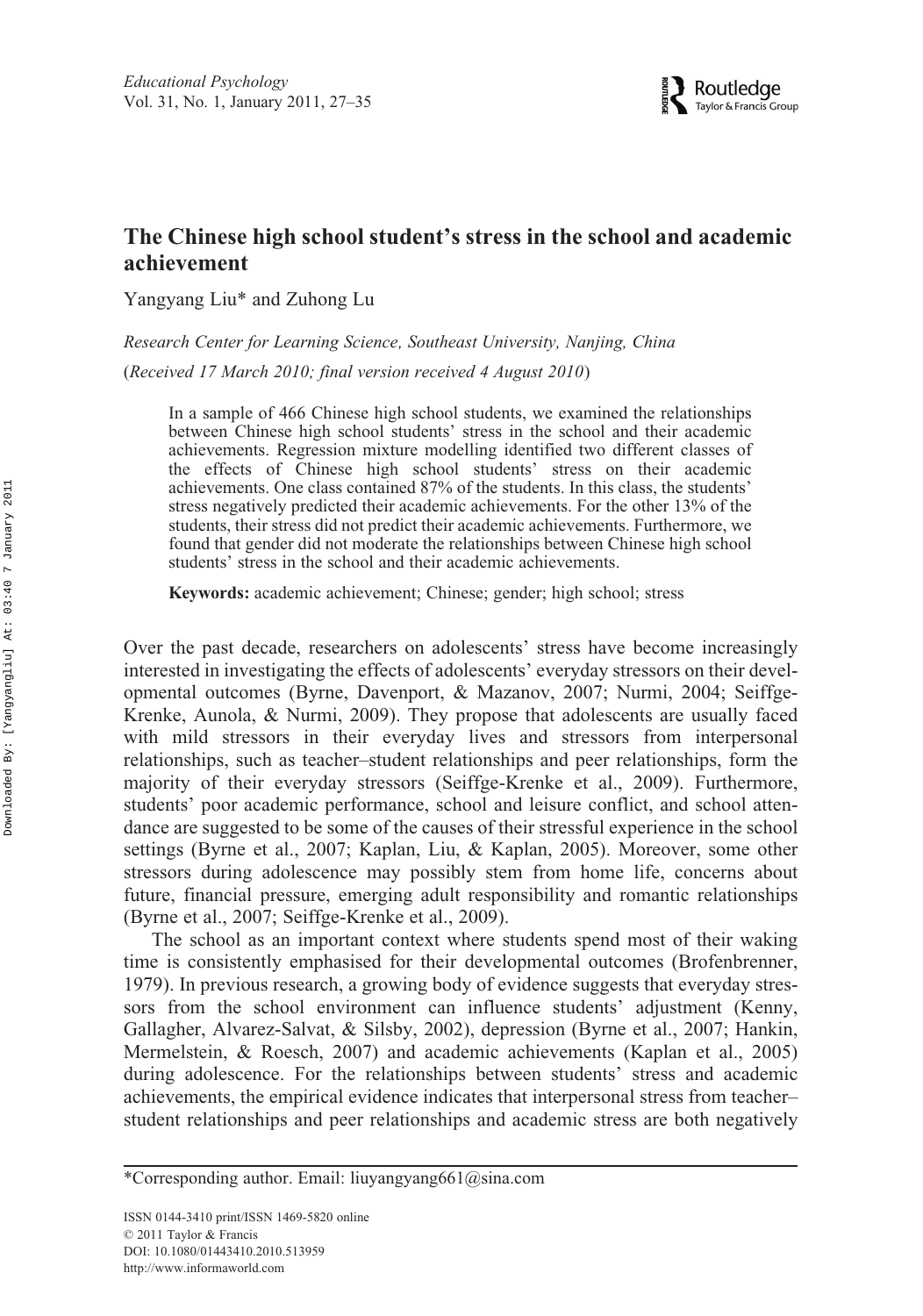associated with college students' academic achievements (Barnes, Potter, & Fiedler, 1983; Felsten & Wilcox, 1992). However, a limitation of the existing literature is that participants are mainly college students, and few studies have examined the relationships between students' stress and their academic achievements in a high school sample. Furthermore, another limitation is that previous stress theories have been developed and empirically tested by using Western participants. Although the Chinese people represent nearly 20% of the world's population (Lu, Siu, & Lu, 2010), almost no study has examined the effects of Chinese adolescents' everyday stressors on their academic achievements, especially for high school students. In China, the college entrance examination is usually considered to be the most important examination for all Chinese students. When they make the transit into high schools, they are faced with greater academic stress than their Western counterparts at this stage. The third limitation of the previous research is that theories of resiliency suggest that although facing with adversities, many students may overcome them and adjust well over time (Gomez & McLaren, 2006). The theories suggest that student' stressors in the school as risk factors may have different effects on their developmental outcomes. For example, some students' stressful experience can result in a significant decline in their academic achievements. Whereas some other students experience high levels of stress, but we do not see a decline in their academic achievements. However, to our knowledge, no empirical study has examined whether the stressors in the school have different effects on students' academic achievements.

Moreover, the previous research suggests that the school transition is often associated with increased stress levels for students. In the case of a typical school transition, students often enter new school settings where the organisational, instructional and social aspects of schools (e.g. school practice, procedure and policy) are usually changed (Eccles & Midgley, 1988; Reyes, Gillock, Kobus, & Sanchez, 2000), and they must adjust to a number of changes, such as higher grading standard and more difficult learning tasks (Eccles & Midgley, 1990; Reyes et al., 2000). In addition, the school transition often challenges them to establish new interpersonal relationships (Reyes et al., 2000). However, to date, no study has examined the relationships between students' stress and their academic achievements during the school transition period. In this study, we seek to examine the relationships between adolescents' stress and their academic achievements during the high school transition period.

Finally, in the extant literature, there is extensive evidence that adolescents' experience of stress differ between boys and girls, and the gender differences contribute significantly to differences in the relationships between students' stress and their emotional outcomes (Byrne et al., 2007; Hampel & Petermann, 2006; Hankin et al., 2007; Rudolph, 2002). In previous research, two models are put forward to explain the gender differences (Rudolph, 2002). The stress exposure model suggests that girls show more negative emotional outcomes such as depressive symptoms during adolescence because they experience more stressors than boys, whereas the stress reactivity model suggests that girls respond with higher levels of negative emotional outcomes to stressors than boys (Hankin et al., 2007; Rudolph, 2002). In previous research, several empirical studies find that consistent with the stress exposure model, girls report more stressors than boys during adolescence (Allgood-Merten, Lewinsohn, & Hops, 1990; Byrne et al., 2007; Davies & Windle, 1997; Ge, Lorenz, Conger, Elder, & Simons, 1994; Hankin et al., 2007). The interpersonal stressors are reported more by girls than boys who are more likely to report achievement and self-related stressors (Gore, Aseltine, & Colten, 1993; Leadbeater, Blatt, & Quinlan, 1995; Rudolph, 2002).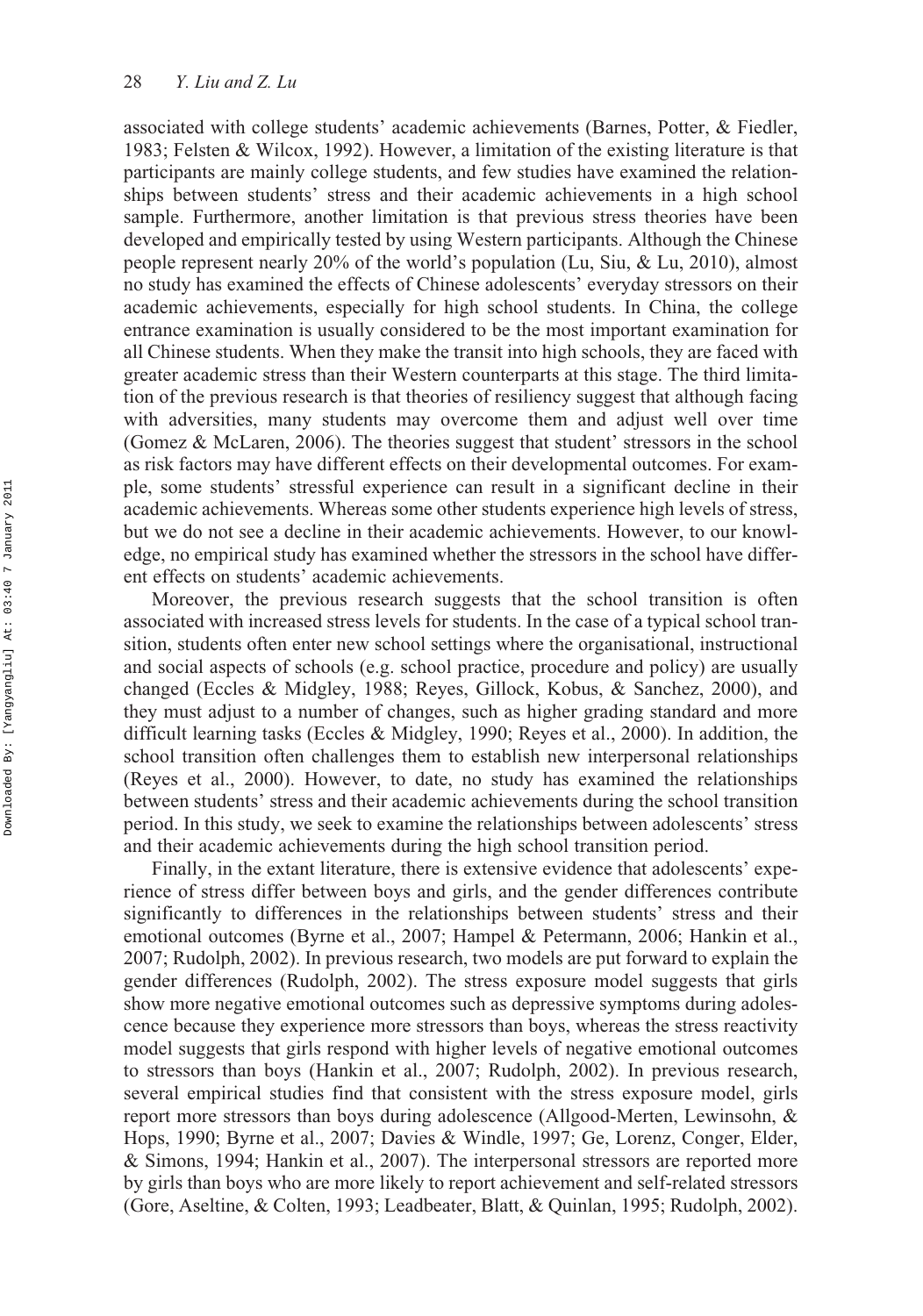Whereas some recent evidence reveals that adolescents' school-related stressors are similar for both girls and boys (Seiffge-Krenke et al., 2009). For the stress reactivity model, the empirical findings are also mixed. Some studies indicate that adolescent girls usually respond with higher levels of negative emotional outcomes to stressors than boys (Ge et al., 1994; MacKinnon, Lockwood, Hoffman, West, & Sheets, 2002; Rudolph, 2002; Wagner & Compas, 1990). Furthermore, the girls react more to interpersonal stressors than boys who react more to school-related stressors (Goodyer & Altham, 1991; Hankin et al., 2007; Leadbeater et al., 1995; Sund, Larsson, & Wichstram, 2003). Contrarily, some other studies do not find significant differences in the stress reactivity between girls and boys (Leadbeater, Kuperminc, Hertzog, & Blatt, 1999; Wagner & Compas, 1990). However, in the extant literature, almost no study has investigated the gender differences in the relationships between adolescents' stressors and their cognitive outcomes such as academic achievements. In the present study, we seek to reduce these research gaps.

#### **The present study**

The present study aims to investigate whether Chinese high school students' stress has different effects on their academic achievements during high school transition, and whether gender can moderate the relationships between students' stress in the school and academic achievements. We expect that there are different effects of Chinese high school students' stress on their academic achievements, and gender will moderate the relationships between Chinese high school students' stress in the school and their academic achievements.

#### **Method**

#### *Participants*

Participants were recruited from two urban senior high schools (11 classes) located in Nanjing, Jiangsu province, People's Republic of China. These schools were randomly chosen; one had an above-average achievement level, whereas the other had a belowaverage achievement level. In the present study, there were 466 students (263 females) of Grade 10 who agreed to participate in our study. The mean age was 16.66 years (SD  $=$  .61) for males and 16.63 years (SD  $=$  .53) for females. Data from school records indicated that the students were primarily from working- and middle-class families and their abilities and socio-economic status were similar.

## *Procedure*

In the present study, data were collected nearly at the end of the first high school term in order that the students were familiar with the academic stress in their new school settings. During the investigations, the students completed a 20-minute survey during classroom time. The administration of the measures was carried out by graduated students of psychology. In this study, we collected the students' final examination scores of the first high school term from school records. In addition, in order to know the students' prior records of academic achievements, we collected the students' scores of high school entrance examination, which can represent their academic achievements before high school years.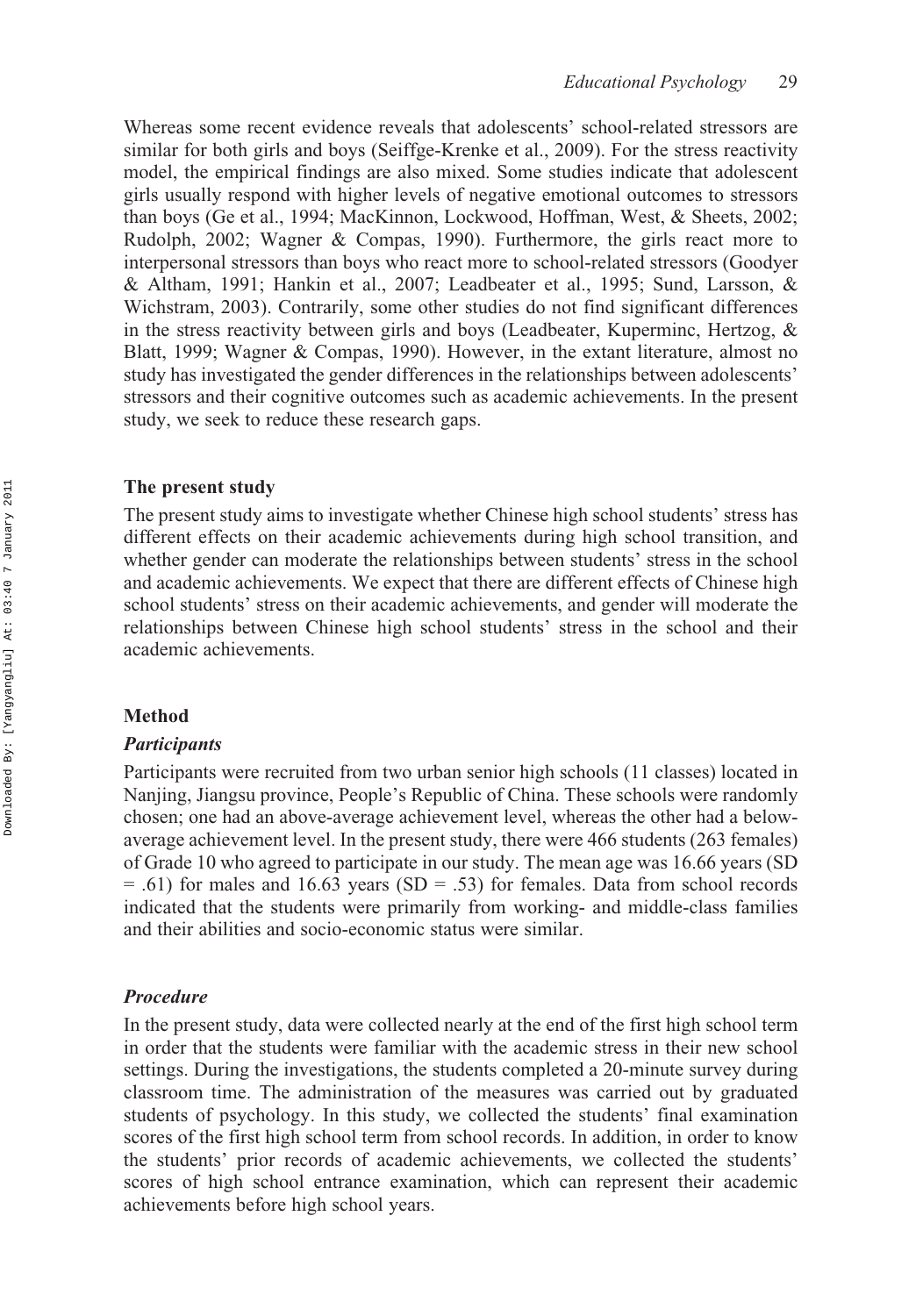#### *Measures*

#### *Adolescents' stress in the school*

Students' stress was assessed with a 26-item Chinese measure with some items adapted from Byrne et al.'s (2007) adolescent stress questionnaire (ASQ). The scale had five subscales which measured students' perceptions of stress from school performance (five items; e.g. I have to study things I do not understand), peer pressure (five items; e.g. I have disagreements with my peers), teacher interaction (nine items; e.g. our teachers respect us [reverse coded]), future uncertainty (two items; e.g. I feel stress to meet my future goals) and school/leisure conflict (five items; e.g. I have not enough time for activities outside of school hours). The students were asked to respond on a four-point scale ranging from 1 (*strongly disagree*) to 4 (*strongly agree*). The negatively keyed items were reverse-coded and average scale scores were computed. The confirmatory factor analysis indicated that the factor loadings of the subscales were all significant and the construct validity was good;  $\frac{\chi^2}{df} = 2.69$ , comparative fit index  $(CFI) = .90$ , root mean square error of approximation  $(RMSEA) = .06$ . The internal consistency reliability of this scale was also adequate ( $\alpha$  = .81 for school performance,  $\alpha$  = .82 for peer pressure,  $\alpha$  = .90 for teacher interaction,  $\alpha$  = .67 for future uncertainty and  $\alpha$  = .88 for school/leisure conflict, respectively).

#### *Academic achievement*

In China, high school students' academic achievements were mainly evaluated by a sum score of Chinese, mathematics and English courses. Hence, the standardised scores of Chinese, mathematics and English courses were used in the present study. The scores of these courses were based on objective examinations conducted by the two schools. The maximum score for each course was 100, and a score below 60 meant a failure.

#### *Analytic strategy*

In the present study, regression mixture model was used to examine the differences in the effects of adolescents' stress in the school on their academic achievements. We firstly found the number of latent classes that best fitted the data and determined whether the effects of students' stress on academic achievements differed in each subgroup. We investigated models from one to three latent classes in order to determine the optimal number of classes. The fit indices, class proportions, classification efficiency and interpretability were examined in each class. Bayesian information criterion (BIC) and Akaike information criterion (AIC) were used to determine the optimal model. Lower BIC and AIC values suggested a better fit of the model (Muthén & Muthén, 2004). In addition, we used the Lo–Mendell–Rubin likelihood ratio test which compared the estimated model with a model that had one less class (Lo, Mendell, & Rubin, 2001). A low *p*-value yielded in the Lo–Mendell–Rubin test usually indicated that the estimated model should be preferred (Booth-LaForce & Oxford, 2008; Muthén & Muthén, 2004). For testing the gender differences, gender was entered into the regression mixture model as a predictor of latent class membership by using the multinomial regression (Van Horn, Jaki, Masyn, & Ramey, 2009). In the analysis, missing values for the study variables were imputed by the EM algorithm (Dempster, Laird, & Rubin, 1977) and the students' academic achievements before high school years were entered into the model as a control variable.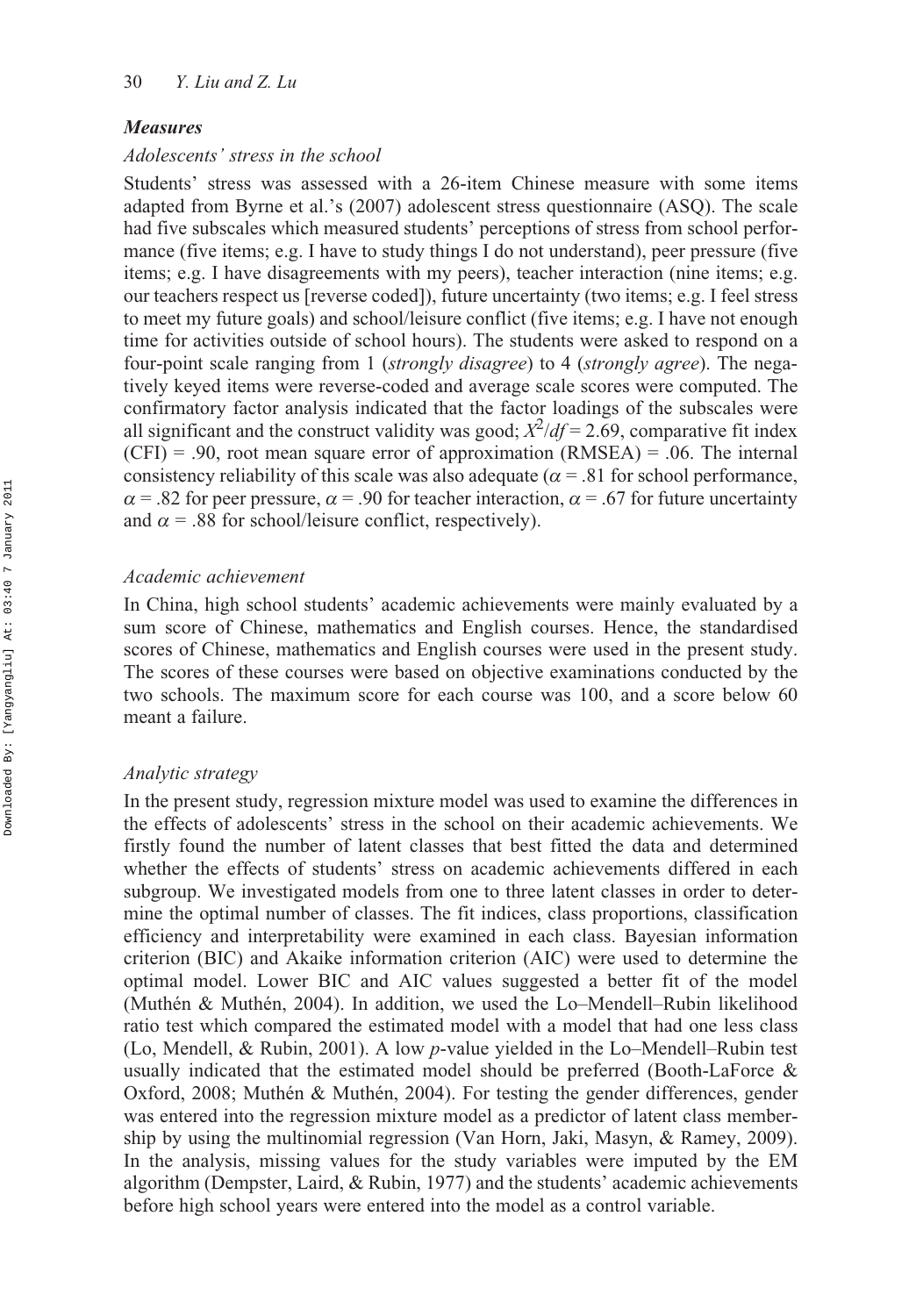## **Results**

## *Descriptive results*

Descriptive data indicated that the students experienced a high level of stress from school performance ( $M = 2.81$ , SD = .60), uncertainty regarding their future ( $M = 3.30$ ,  $SD = .61$ ) and a lack of free time to play (M = 2.41, SD = .70), whereas they experienced interpersonal stress from teacher–student relationships ( $M = .61$ ,  $SD = .49$ ) and student–student relationships ( $M = .69$ ,  $SD = .54$ ). Inter-correlations of the variables were listed in Table 1. A series of ANOVAs indicated that the students' stress is similar for both girls and boys.

## *Identification of latent classes*

To determine the optimal number of classes, we investigated models from one to three latent classes. Table 2 indicates fit indices and estimates of the proportion of students in each class from one-class model to three-class model. We found that although the BIC dropped from two-class model to one-class model, the other information available all supported the two-class model than the other two models. Hence, the two-class model was preferred to form the basis for the rest of the analysis of the present study. For the meanings of the two classes, one class contained about 87% of the students. For this class, it was clear that the students' stress from school performance negatively predicted their academic achievements ( $\beta = -0.19$ ,  $p < .05$ ).

Variable 1 2 3 4 5 6 1. Stress from school performance 2. Stress from peer pressure .16<sup>\*\*</sup> 3. Stress from teacher interaction  $.17**$  .56\*\* 4. Stress from future uncertainty  $.33^{**} -.14^{**} -.14^{**}$ 5. Stress from school/leisure conflict  $56**$   $.24**$   $.28**$   $.16**$ 6. Academic achievement (high school) −.05 .01 −.02 .04 −.06 7. Academic achievement (middle school) .06 .05 .05 .03 .00 .41\*\*

Table 1. Intercorrelations among adolescents' stress and academic achievements.

Note:  $N = 466$ ;  $\binom{4}{P} < 0.05$ ,  $\binom{4}{P} < 0.01$ .

| Table 2. |  | Fit indices for regression mixture model. |  |  |
|----------|--|-------------------------------------------|--|--|
|----------|--|-------------------------------------------|--|--|

| Criterion                            | One class | Two class | Three class |
|--------------------------------------|-----------|-----------|-------------|
| Log-likelihood                       | $-611.41$ | $-603.21$ | $-600.00$   |
| AIC                                  | 1238.83   | 1238.42   | 1247.99     |
| BIC                                  | 1271.95   | 1304.66   | 1347.56     |
| LMRT $(p$ value)                     |           | < 0.05    | > 0.05      |
| Class $1$ $\left(\frac{9}{6}\right)$ | 100       | 13        | 14          |
| Class $2 \frac{(\%)}{(\%)}$          |           | 87        | 8           |
| Class $3$ $(\%)$                     |           |           | 78          |
|                                      |           |           |             |

Note:  $N=466$ ; AIC, Akaike information criterion; BIC, Bayesian information criterion; LMRT, Lo–Mendell– Rubin test.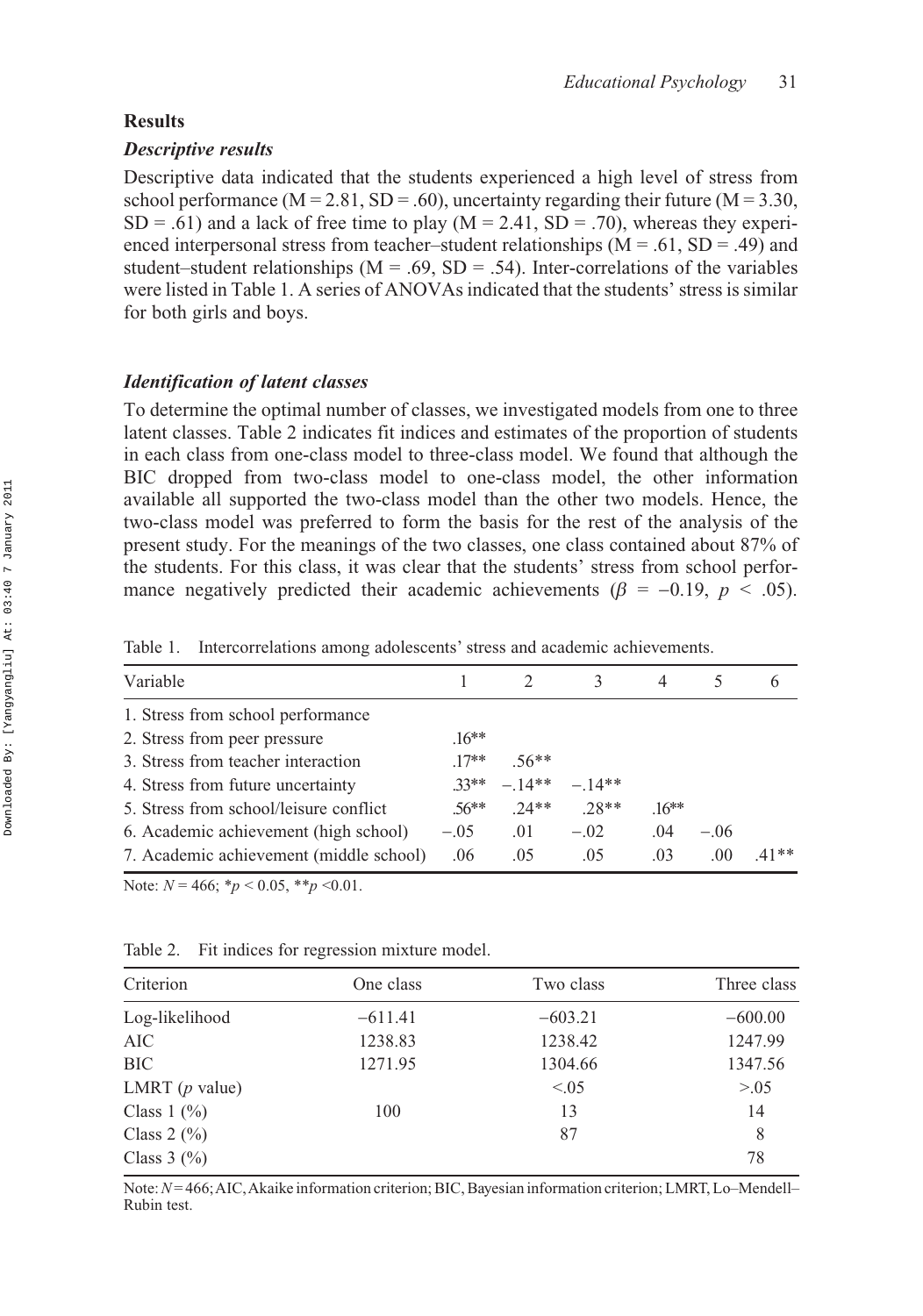Because this class was characterised by the significant effects of adolescents' stress on their academic achievements, it was denoted as the *significance* class. For the other class comprising about 13% of the participants, the results indicated that all the dimensions of the students' stress measured in present study did not significantly predict their academic achievements. Contrary to the first class, this class was thus termed the *no-significance* class.

## *Gender differences*

The next analysis assessed the moderating effects of gender on the relationships between Chinese high school students' stress and their academic achievements. In the analysis, gender was entered into the regression mixture model as a predictor of latent class membership by using the multinomial regression. The results indicated that with the inclusion of gender, the entropy of the model and the parameter estimates for each class changed slightly. Furthermore, the effects of students' stress from school performance remained significant for the significance class, while the influences of stress on academic achievements were still not significant for the no-significance class. The findings suggested that the results of the model were robust. Finally, the results indicated that gender did not significantly predict the class membership, which suggested that the gender did not moderate the relationships between Chinese high school students' stress and their academic achievements.

#### **Discussion**

In the present study, we expand the existing literature by examining the relationships between adolescents' stress and their academic achievements not only during the high school transition period, but also in a Chinese high school sample. Although earlier research usually focuses on the average effects and ignores the differences in the effects of adolescents' stress on their academic achievements, the present study provides strong evidence for the differential effects of Chinese high school students' stress on their academic achievements by using the regression mixture model which can identify the latent subgroups in which the effects of predictors on outcomes are usually different (Muthén & Muthén, 2004; Van Horn et al., 2009). Moreover, we examine the moderating effects of gender on the relationships between Chinese adolescents' stress and their academic achievements by using the regression mixture model which is suggested to have some advantages over the traditional method of product terms (Van Horn et al., 2009).

In descriptive analysis, we find that Chinese high school students experience a high level of stress from school performance, uncertainty regarding their future and a lack of free time to play rather than the interpersonal stress, which is inconsistent with the findings from German adolescents that stressors from interpersonal relationships constitute the majority of the adolescents' everyday stressors (Seiffge-Krenke, 2006), but is in line with the notion proposed by some researchers that as students grow up, they are more likely to report school-related stressors (Seiffge-Krenke et al., 2009; Wagner & Compas, 1990).

According to the stress exposure model and some previous American findings, girls report a greater number of stressors overall during adolescence than boys (Allgood-Merten et al., 1990; Byrne et al., 2007; Davies & Windle, 1997; Ge et al., 1994; Hankin et al., 2007), and interpersonal stressors are more likely to be reported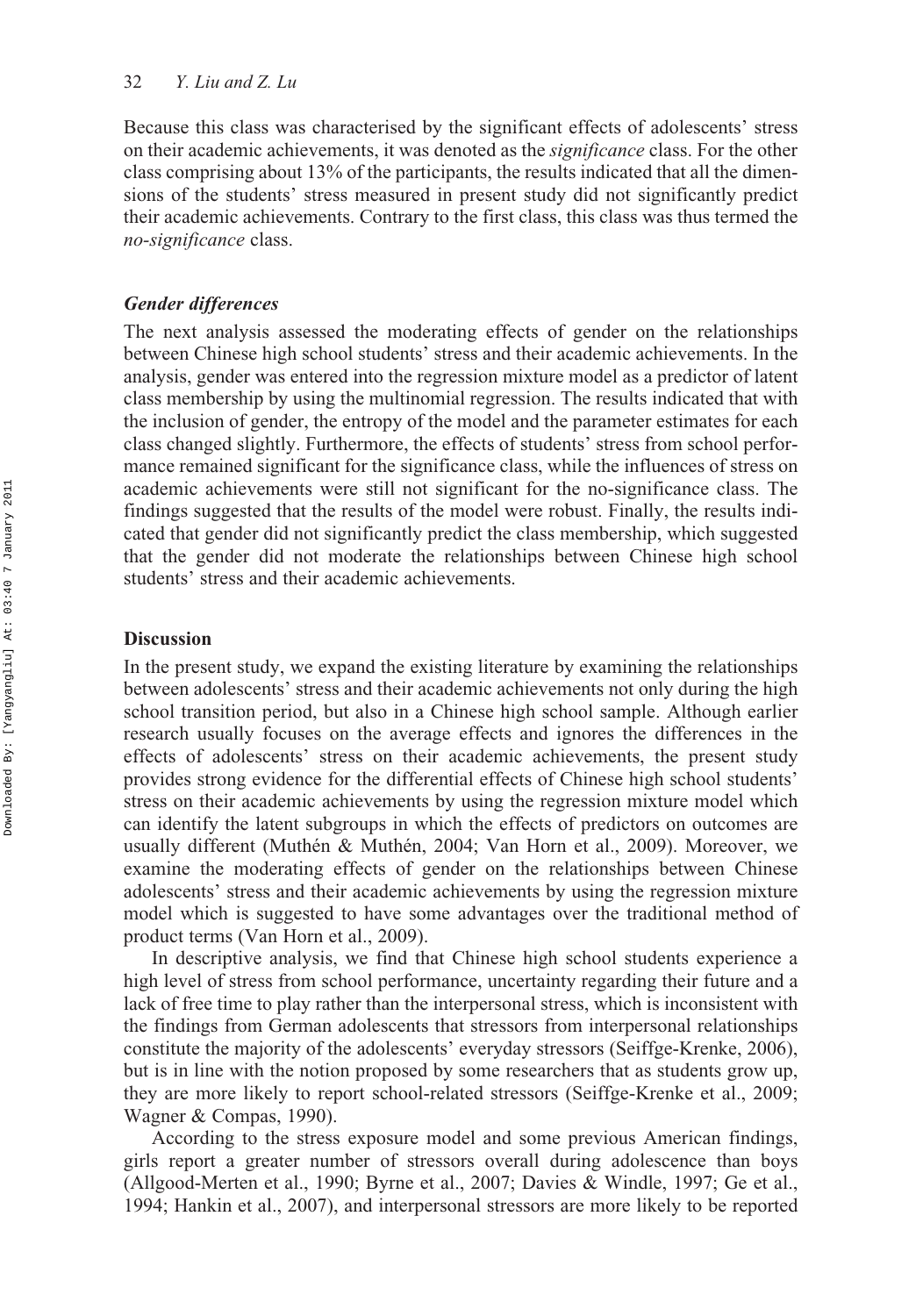by girls than boys (Gore et al., 1993; Leadbeater et al., 1995; Rudolph, 2002). In the present study, ANOVAs indicate that no difference existed in the self-reported stress between Chinese boys and girls. The results do not support the stress exposure model and the previous findings in American adolescents (Hankin et al., 2007), but are in line with the recent findings that students' school-related stressors do not vary across different gender (Seiffge-Krenke et al., 2009).

For the first hypothesis of the present study, we expect that there were different effects of Chinese high school students' stress on their academic achievements. As listed in Table 2, the regression mixture model identifies two different classes for the effects of Chinese high school students' stress on their academic achievements, which supports the hypothesis and the theories of resiliency as well. The results suggest that for the majority of our sample (87%), a higher level of academic stress from school performance is associated with lower academic achievement. Furthermore, we find that for nearly 13% of the students in our sample, though these students have the same stressors in their schools as the previous class, the stressors as risk factors seem to not significantly influence their academic achievements. In addition, the findings imply that there are some moderators between the relationships of Chinese high school students' stress in the school and their academic achievements.

After the first hypothesis is confirmed, secondly, the present study aimed to test gender as a moderator on the relationships between Chinese high school students' stress and their academic achievements. However, our findings do not support the second hypothesis. The results suggest that although some previous studies find gender differences in relationships between the effects of adolescents' stressors and their emotional outcomes such as depressive symptoms (Byrne et al., 2007; Hampel & Petermann, 2006; Hankin et al., 2007; Rudolph, 2002), the effects of adolescents' stressors on their cognitive outcomes are similar across different gender. The results also do not provide support to the stress reactivity model, but support some previous empirical findings which reveal no significant gender differences in the stress reactivity between girls and boys (Leadbeater et al., 1999; Wagner & Compas, 1990).

Although this study adds to the literature by testing the different effects of the Chinese high school students' stress on their academic achievements during the high school transition period, there are some limitations that point to important directions for further research. As the present study is cross-sectional, the cause–effect of the relationships between Chinese high school students' stress and their academic achievements can not be examined here. Longitudinal study may be useful to provide more information on the cause–effect of these relationships. Furthermore, when testing our first hypothesis, the results imply that there are some moderators between the relationships of Chinese high school students' stress and their academic achievements; however, the results show that gender cannot serve as a moderator. Hence, further research that aims to examine the other moderators of the stress–academic achievement relationships is necessary.

## **References**

- Allgood-Merten, B., Lewinsohn, P.M., & Hops, H. (1990). Sex differences and adolescent depression. *Journal of Abnormal Psychology, 99*, 55–63.
- Barnes, V., Potter, E.H., & Fiedler, F.E. (1983). Effect of interpersonal stress on the prediction of academic performance. *Journal of Applied Psychology, 8*, 686–697.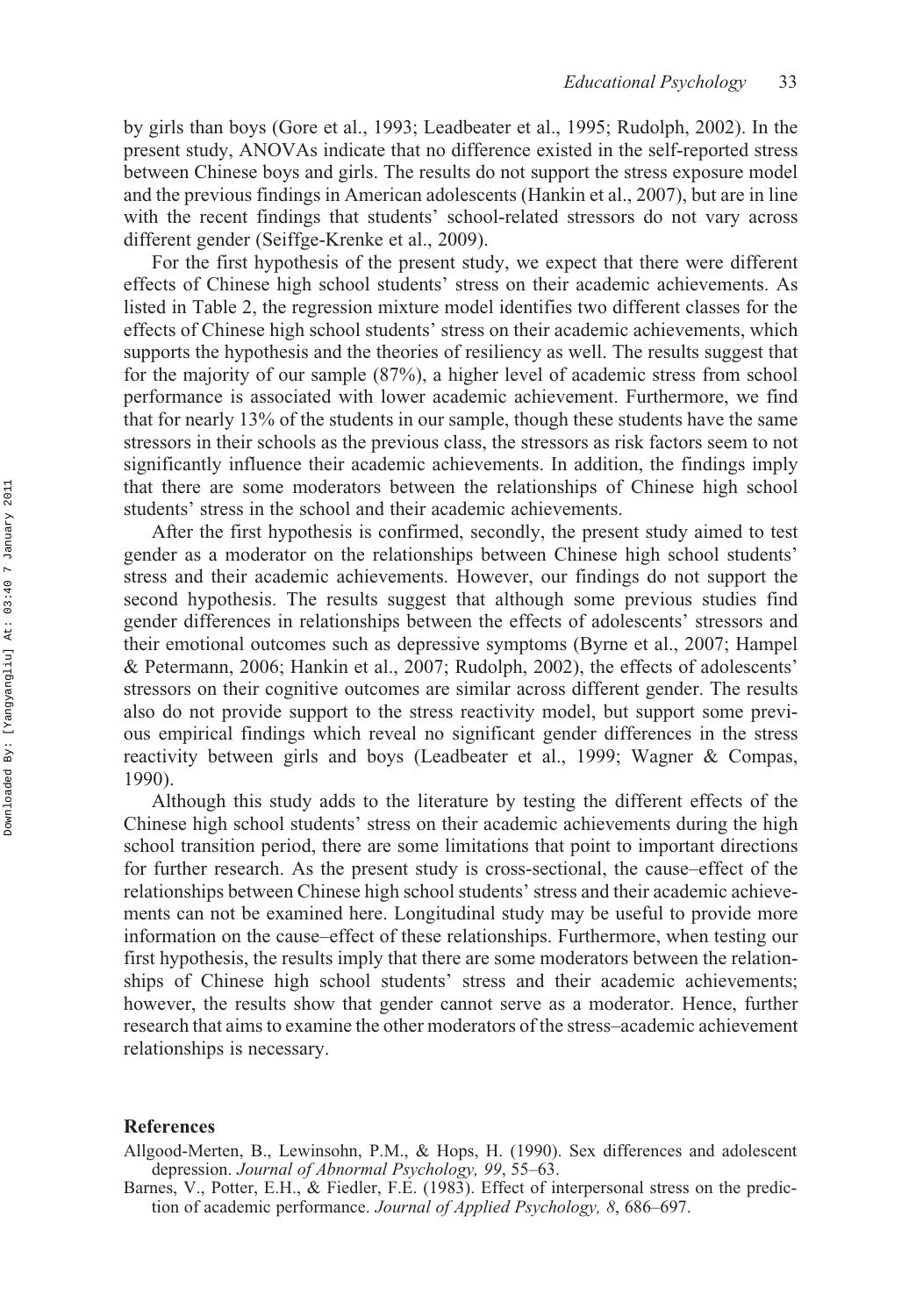- Booth-LaForce, C., & Oxford, M.L. (2008). Trajectories of social withdrawal from Grades 1 to 6: Prediction from early parenting, attachment, and temperament. *Developmental Psychology, 44*, 1298–1313.
- Brofenbrenner, U. (1979). *The ecology of human development.* Cambridge, MA: Harvard University Press.
- Byrne, D.G., Davenport, S.C., & Mazanov, J. (2007). Profiles of adolescent stress: The development of the adolescent stress questionnaire (ASQ). *Journal of Adolescence, 30*, 393–416.
- Davies, P.T., & Windle, M. (1997). Gender-specific pathways between maternal depressive symptoms, family discord, and adolescent adjustment. *Developmental Psychology, 33*, 657–668.
- Dempster, A.P., Laird, N.M., & Rubin, D.B. (1977). Maximum likelihood from incomplete data via the EM algorithm. *Journal of the Royal Statistical Society, 39*, 1–38.
- Eccles, J.S., & Midgley, C. (1988). Stage/environment fit: Developmentally appropriate classrooms for young adolescents. In R.E. Ames & C. Ames (Eds.), *Research on motivation in education* (pp. 139–186). New York: Academic Press.
- Eccles, J.S., & Midgley, C. (Eds.). (1990). *Changes in academic motivation and self-perception during early adolescence.* Newbury Park, CA: Sage.
- Felsten, G., & Wilcox, K. (1992). Influences of stress, situation-specific mastery beliefs and satisfaction with social support on well-being and academic performance. *Psychological Reports, 70*, 219–303.
- Ge, X., Lorenz, F.O., Conger, R.D., Elder, G.H., & Simons, R.L. (1994). Trajectories of stressful life events and depressive symptoms during adolescence. *Developmental Psychology, 30*, 467–483.
- Gomez, R., & McLaren, S. (2006). The association of avoidance coping style, and perceived mother and father support with anxiety/depression among late adolescents: Applicability of resiliency models. *Personality and Individual Differences, 40*, 1165–1176.
- Goodyer, I.M., & Altham, P.M. (1991). Lifetime exit events and recent social and family adversities in anxious and depressed school-aged children. *Journal of Affective Disorders, 21*, 219–228.
- Gore, S., Aseltine, R.H., & Colten, M.E. (1993). Gender, social-relational involvement and depression. *Journal of Research on Adolescents, 3*, 101–125.
- Hampel, P., & Petermann, F. (2006). Perceived stress, coping, and adjustment in adolescents. *Journal of Adolescent Health, 38*, 409–415.
- Hankin, B.L., Mermelstein, R., & Roesch, L. (2007). Sex differences in adolescent depression: Stress exposure and reactivity models. *Child Development, 78*, 279–295.
- Kaplan, D.S., Liu, R.X., & Kaplan, H.B. (2005). School related stress in early adolescence and academic performance three years later: The conditional influence of self expectations. *Social Psychology of Education, 8*, 3–17.
- Kenny, M.E., Gallagher, L.A., Alvarez-Salvat, R., & Silsby, J. (2002). Sources of support and psychological distress among academically successful inner-city youth. *Adolescence, 37*, 161–182.
- Leadbeater, B.J., Blatt, S.J., & Quinlan, D.M. (1995). Gender-linked vulnerabilities to depressive symptoms, stress, and problem behaviors in adolescents. *Journal of Research on Adolescence, 5*, 1–29.
- Leadbeater, B.J., Kuperminc, G.P., Hertzog, C., & Blatt, S.J. (1999). A multivariate model of gender differences in adolescents' internalizing and externalizing disorders. *Developmental Psychology, 35*, 1268–1282.
- Lo, Y., Mendell, N., & Rubin, D. (2001). Testing the number of components in a normal mixture. *Biometrika, 88*, 767–778.
- Lu, L., Siu, O.-L., & Lu, C.-Q. (2010). Does loyalty protect Chinese workers from stress? The role of affective organizational commitment in the Greater China Region. *Stress and Health, 26*, 161–168.
- MacKinnon, D.P., Lockwood, C.M., Hoffman, J.M., West, S.G., & Sheets, V. (2002). A comparison of methods to test mediation and other intervening variable effects. *Psychological Methods, 7*, 83–104.
- Muthén, B., & Muthén, L.K. (2004). *Mplus user's guide* (3rd ed.). Los Angeles, CA: Author.